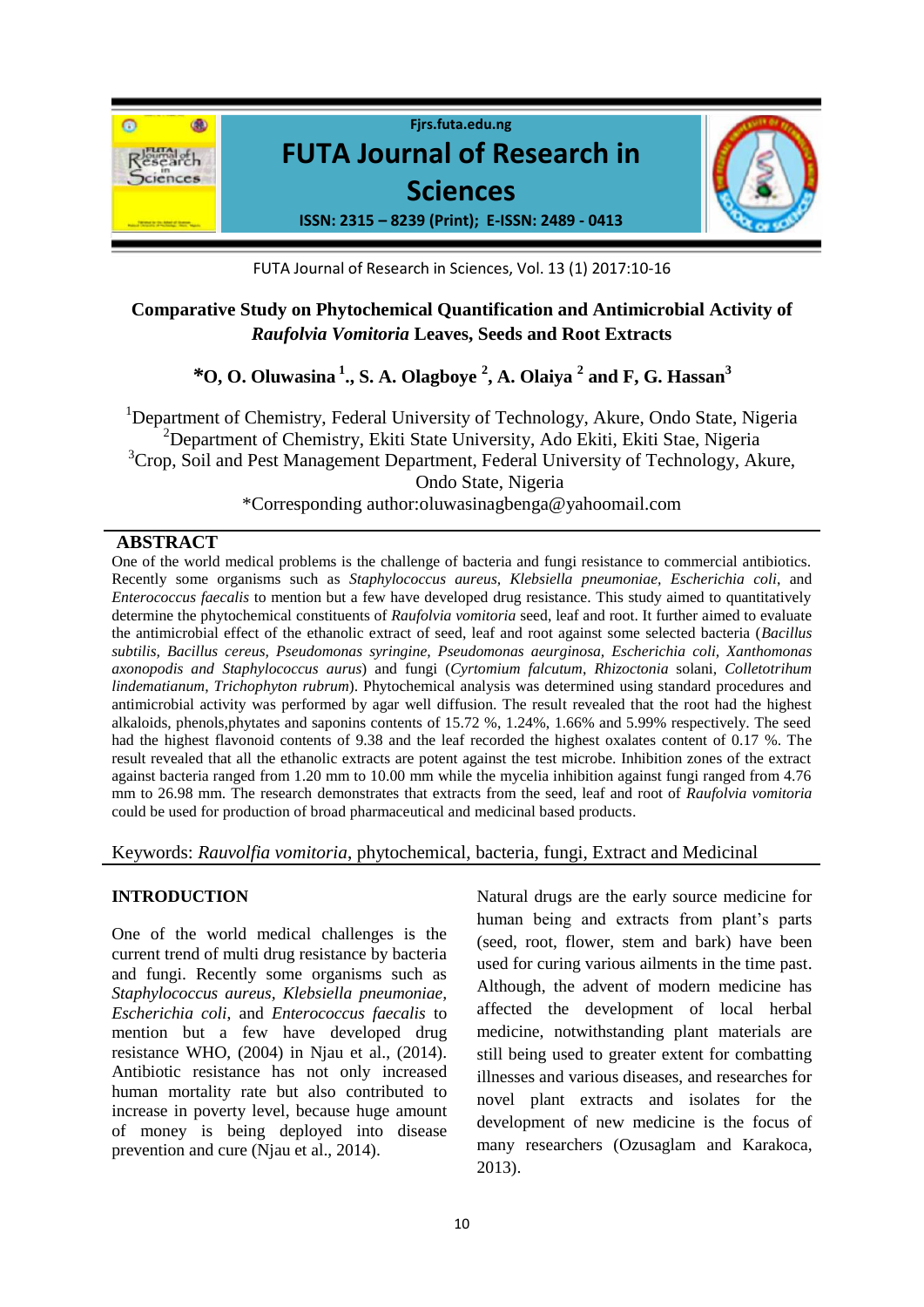Ethnobotanical medicine provides alternative sources of new drugs, an example is *Rauvolfia*  species most found in sub-Sharan Africa and it is an important medicinal plant. They have been effective in the treatment of malaria, diabetes, and both parasitic and microbial infections (Amole et al., 1998; Campbell et al., 2006; Pesewu et al., 2008; Zirihi et al., 2005). In particular, *Rauvolfia vomitoria* has been used in the treatment of coughs, gastrointestinal disturbances, skin infections, hypertension, impotence, insomnia, diarrhea, dysentery, scabies, worm infections and malaria (Odugbami, 2008; Oyedeji, 2007). The chemical components of this plant include indole alkaloids (Amer and Court, 1980; Katič et al., 1980) . R*. vomitoria* root contained high concentration of alkaloids; majorly reserpine and ajmaline. These alkaloid's pharmacological abilities include antimalarial, antitumor and antidiabetes (Dewick, 2002; Katič et al., 1980). Reserpine and ajmaline have good antioxidant activities, thus this plant is capable of reducing risks of certain type of degenerative diseases (Erasto et al., 2007; Mazza et al., 1999).

To the best of our knowledge there is no research on the quantitative determination of the root, leave and seed of *Raufolvia vomitoria*, neither is there any reported comparative antimicrobial effect of their ethanolic extracts. The study is therefore aimed at comparing the quantitative phytochemical and antibacterial activity of ethanolic extracts leaves, seeds and root of *Raufolvia vomitoria against* some bacteria and fungi.

## **MATERIALS AND METHODS**

#### **Plant sample preparation**

The seeds, leaves and roots of *R. vomitoria* were obtained from Agbani farm land in Agbado-Ekiti, Gbonyin Local Government Area, Ekiti State, Nigeria. All the samples were authenticated at the Department of Crop, Soil and Pest Management, Federal University of Technology Akure, Ondo State, Nigeria. All samples were cleaned to remove dust, sand, dirt and contaminations. The materials were then dried at  $(27\pm1\degree C)$  room temperature. The samples were pulverized and sieve range from 212-249µm was used.

## **Preparation of extract from seed, root and leaves of** *R. vomitoria*

About 50 g plant sample was extracted using 95 % analytical grade ethanol (500 mL) in soxhlet extractor for 8 h. After 8 h the extract was concentrated by exposing the solvent to the air for drying.

## **Quantitative phytochemical analysis**

The dried powdered samples of the root, seed and leaf of the plant were subjected to quantitative phytochemical analysis using existing methods and the following were determined; alkaloid (Sathya et al., 2013), total phenol (Hussain et al., 2011), flavonoid (Boham and Kocipai, 1994), phytate (Olajide et al., 2011), oxalate (Oladele et al., 2009) and saponin (Obadoni and Ochuko, 2002).

### **Antibacterial activities of the extracts**

The antimicrobial activity of the extracts was determined using the agar-well diffusion method of (Murray et al., 2006). 20 mL of nutrient agar was dispersed into sterile petri dish and inoculated. The plates were allowed to set and well of 6mm was properly bored using sterilized cork bore. The wells were filled with the extract of 0.01 mg/ mL. The plates were incubated at  $37^{\circ}$ C for 24h. The zones of inhibition were measured with Vernier calipers in mm and recorded appropriately. The experiment was done in triplicate and mean values reported. Streptomycin sulphate and ciprofloxacin were used as positive control.

## **Antifungal activities of the extracts**

Poisoned food techniques (Mishra et al., 2012) was the method of choice for this investigation, 0.01mg/ml concentration of the samples were prepared and thoroughly mixed separately with 20 ml of potatoes Dextrose agar (PDA) in a sterile sample bottle before pouring in a plate. For the control sets, distill water was used instead of the sample as negative control and 0.01mg/ml ketoconazole was used as positive control. The poured plated were inoculated aseptically with a 6mm fungal disc of 72hrs old of pure culture of the test isolates and incubated between  $25-27$ °C for 72hr for 5days. The observations were recorded at the end of the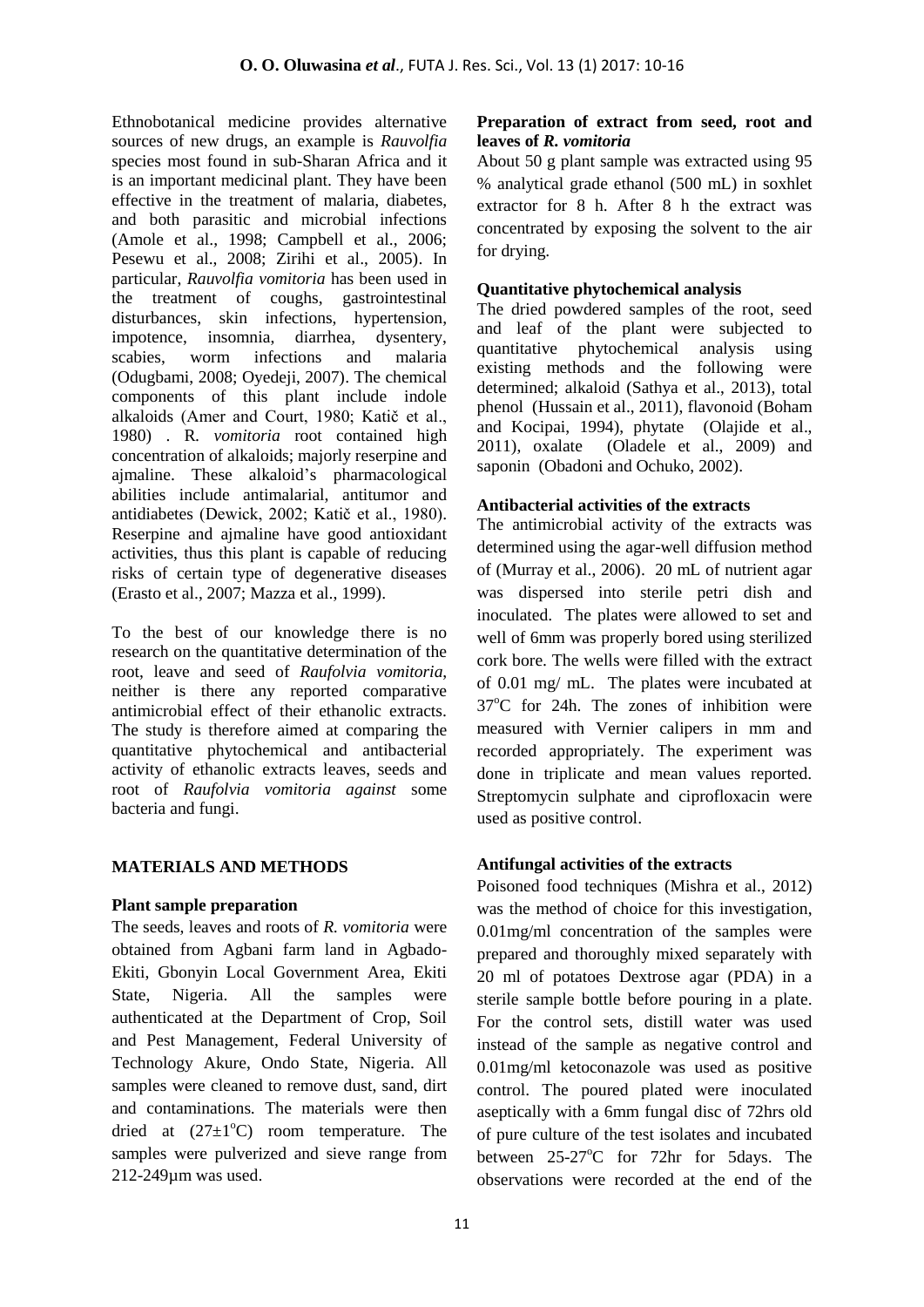incubation period. Percentage mycelial growth inhibition was calculated by following formula; Percentage growth inhibition =  $\frac{NTR - TR}{NTR} X 100$ 

Where, NTR= average diameter of fungal colony in negative control set (without treatments)

TR= average diameter of fungal colony in treatment sets

The experiments were carried out in triplicate and the average values recorded was as shown in the table below

## **Statistical Analysis**

The data obtained in triplicate were analysis by Probit Analysis using Duncan's Multiple Range Test (DMRT) and Analysis of Variance (ANOVA)

## **RESULTS AND DISCUSSION**

Preliminary phytochemical screening of the leaf, stem and root of *Rauwolfia vomitoria* according to (Adebayo et al., 2014) revealed the presence of alkaloid, phenols and flavonoids, The results of the quantitative phytochemical analysis of the root, leaf and seed of *Rauwolfia vomitoria* are presented in Table 1. The analysis reveals the presence of alkaloids, flavonoids, phenols, phytates, oxalates and saponins to different degree. The high alkaloids content (15.72 %) in the root was in accordance with findings of others, that had found that the root has high alkaloid content (Dewick, 2002; Katič et al., 1980). The seed has 14.90 % and leaf has 3.16 % alkaloids content. The high alkaloids content of the root and seed might be because those parts serve have storage faculty of the plant (Benbott et al., 2012).

whereas (Ojo et al., 2012), presented the alkaloid content (2.21, 2.23 and 3.39 %), flavonoids  $(0.37, 0.39, 0.18, 0.9)$ , oxalates  $(3.69, 3.78$  and  $3.06$  mg  $/g$ ) and polyphenols (2.10, 1.91 and 1.35) respectively in aqueous, ethanol and methanol extracts of the back of *Rauwolfia vomitoria*. The results of these authors confirmed the presence of various phytochemicals determined in this study, although different results were obtained. This was expected because of the plant materials were not obtained at the same place, seasonal variation could also affect the result likewise some laboratory experimental errors.

In our study the flavonoids contents are 9.38 % (seed),  $8.60\%$  (leaf)  $7.56\%$  (root), showing that the seed has highest content and this may be attributed to the reddish color of the seed. The root had the highest phenols 1.24 %, while 0.32 % and 0.08 % were recorded for the leaf and seed. The high phenolic content of the root might be because they act as pest and disease resistance agent for the effective growth of the plant (Li et al., 2010) .

Phytates salts of phytic acid, have been implicated to reduced absorption of dietary minerals both in human and animal (Konietzny and Greiner, 2003; Lopez et al., 2002). Consumption of phytates rich food, however has greater health benefit than the negative effect of reduced dietary mineral absorption. Dietary phytates has been reported to have medicinal value to prevent and protect kidney stone formation (Grases et al., 2000), atheriosclerosis and coronary heart disease (Jariwalla et al., 1990) and a variety of cancers (Vucenik and Shamsuddin, 2003) . Therefore, the moderate phytates recorded in this research 1.66 %, 1.52 % and 0.48 % respectively for the root, leaf and seed would be of health benefit to both human and animals for phytates supplement. The percentage oxalates recorded the lowest value of the phytochemical. The seed had 0.00 %, root has 0.08 % and the leaf 0.17 %. The results seem encouraging knowing fully well that the plant is being used for various medicinal purposes and the low oxalates content would reduce the risk of calcium oxalate urinary stone formation. The root contained the highest percentage (5.99 %) of saponins, followed by the leaf (4.80 %) and then the seed  $(4.56\%)$ .

The antimicrobial results of the crude ethanolic extracts of the root, seed and leaf *R. vomitoria* are as presented in Table 2 and 3 at 0.01 mg/mL extract and control concentration. As presented in Table 1 the determined chemical components of the plant suggest presupposes antibacterial activities of the plant parts. The result indicated that those extracts were active against the entire microbes with zones of inhibition that varied from 4.76 to 26.56 mm for fungi. The antimicrobial results proof the potency of the extracts with broad-antibacterial activities as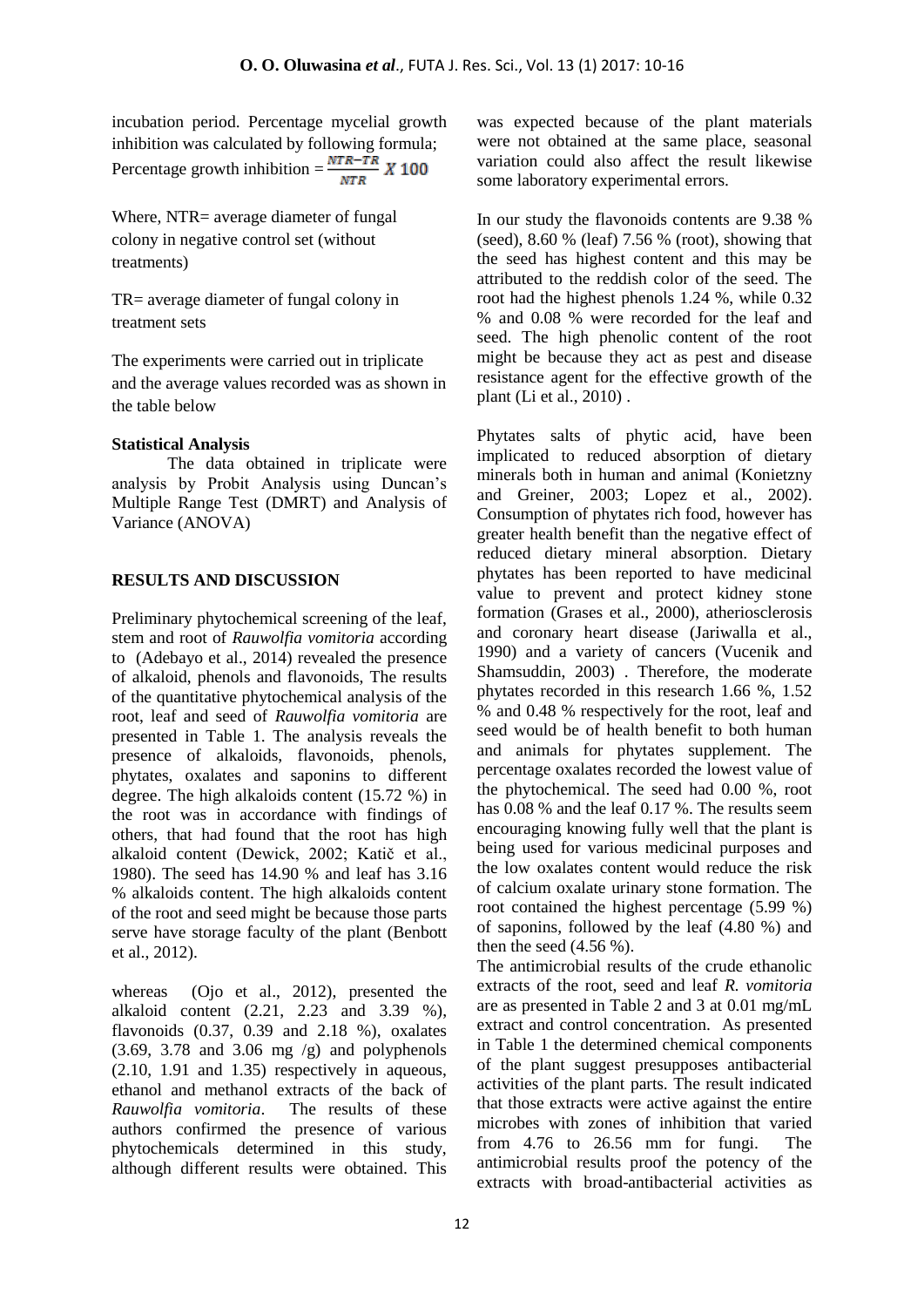they are active against both Gram-positive and Gram-negative bacteria. Their extracts are active against pathogenic bacteria such as *E. coli, Bacillus cereus, B. subtilis, S.aureus, X. axonopodis, P.syringine* and *P.aeuru* with zone of inhibition ranging from 1.50 to 10.00 mm. Although, all the control used were much more active than the crude plant extracts, the result shows that the fungi were more susceptible to the plant extracts than the bacteria

| Table 1- Quantitative Phytochemical of <i>Kaufolyia vomuoria</i> |                         |                   |                         |  |  |  |  |
|------------------------------------------------------------------|-------------------------|-------------------|-------------------------|--|--|--|--|
| Phytochemical                                                    |                         |                   |                         |  |  |  |  |
| Compounds                                                        | Seed                    | Leaf              | Root                    |  |  |  |  |
| Alkaloids (%)                                                    | $14.90^b \pm 1.02$      | $3.16^a \pm 0.28$ | $15.72^b \pm 0.68$      |  |  |  |  |
| Flavonoids (%)                                                   | $9.38^{\circ} \pm 0.06$ | $8.60^b \pm 0.02$ | $7.56^a \pm 0.37$       |  |  |  |  |
| Phenols $(\%)$                                                   | $0.08^a \pm 0.38$       | $0.32^a \pm 0.16$ | $1.24^b \pm 0.21$       |  |  |  |  |
| Phytates $(\% )$                                                 | $0.48^a \pm 0.01$       | $1.52^b \pm 0.04$ | $1.66^{\circ} \pm 0.02$ |  |  |  |  |
| Oxalates $(\%)$                                                  | $0.00^a \pm 0.02$       | $0.17^b \pm 0.03$ | $0.08^{\circ} \pm 0.01$ |  |  |  |  |
| Saponins (%)                                                     | $4.56^a \pm 0.84$       | $4.80^{a,b}$ ±08  | $5.99^{\circ} \pm 0.80$ |  |  |  |  |

**Table 1- Quantitative Phytochemical of** *Raufolvia vomitoria*

Values are means of three replicate  $\pm$  standard deviation. Column means followed by different letters are significantly different at P< 0.05

|                                |  | Table 2- Zones of inhibition (mm) of the extracts obtained from root, seed and leaf of R. |  |  |  |  |  |  |
|--------------------------------|--|-------------------------------------------------------------------------------------------|--|--|--|--|--|--|
| <i>vomitoria</i> at 0.01 mg/mL |  |                                                                                           |  |  |  |  |  |  |

| Sample        | B.subtilis | X.axonopodis B.cereus |       |       | P.syringine P.aeruginosa E.coli |       |        |
|---------------|------------|-----------------------|-------|-------|---------------------------------|-------|--------|
|               |            |                       |       |       |                                 |       | aureus |
| <b>RVS</b>    | 3.00       | 4.00                  | 6.00  | 4.00  | 5.00                            | 3.00  | 7.00   |
| <b>RVL</b>    | 2.00       | 7.00                  | 5.50  | 10.00 | 3.25                            | 7.50  | 8.00   |
| <b>RVR</b>    | 1.50       | 3.00                  | 3.50  | 3.00  | 1.45                            | 1.20  | 4.00   |
| Streptomycin  | 26.00      | 11.50                 | 15.00 | 14.50 | 15.00                           | 15.00 | 16.00  |
| Ciprofloxacin | 17.00      | 12.00                 | 15.00 | 28.00 | 20.00                           | 26.00 | 24.00  |
|               |            |                       |       |       |                                 |       |        |

Where, RVS is *Raufolvia vomitoria* seed, RVL *Raufolvia vomitoria* leaf and RVR is *Raufolvia vomitoria* root

**Table 3- Percentage growth inhibition of extracts obtained from root, seed and leaf of** *R. vomitoria at* **0.01 mg/mL**

| Sample     | C.falcutum | R. solani | C. linalimutianum | T. rubrum |
|------------|------------|-----------|-------------------|-----------|
| <b>RVS</b> | 4.76       | 17.95     | 20.15             | 18.75     |
| <b>RVL</b> | 26.98      | 9.62      | 34.33             | 21.56     |
| <b>RVR</b> | 25.40      | 17.30     | 13.73             | 26.56     |
| Ketoco     | 60.00      | 85.00     | 53.73             | 88.88     |

Where, RVS is *Raufolvia vomitoria* seed, RVL *Raufolvia vomitoria* leaf and RVR is *Raufolvia vomitoria* root

Ketoco= Ketoconazole (a standard antifungal agent)

The high percentages of alkaloids, saponins, and flavonoids in the root, seed and leaf of R*. vomitoria and* moderate presence of phytates, phenols and oxalates could make the plant a good source of ethnobotanical medicine.

According to Vignesh and Chandra, (2015), alkaloid in *Rauvolfia canescens* leaf was attributed to its antibacterial potency, while Sonibare et al., (2011) revealed that alkaloids and saponins in *Rauvolfia vomitoria* leaf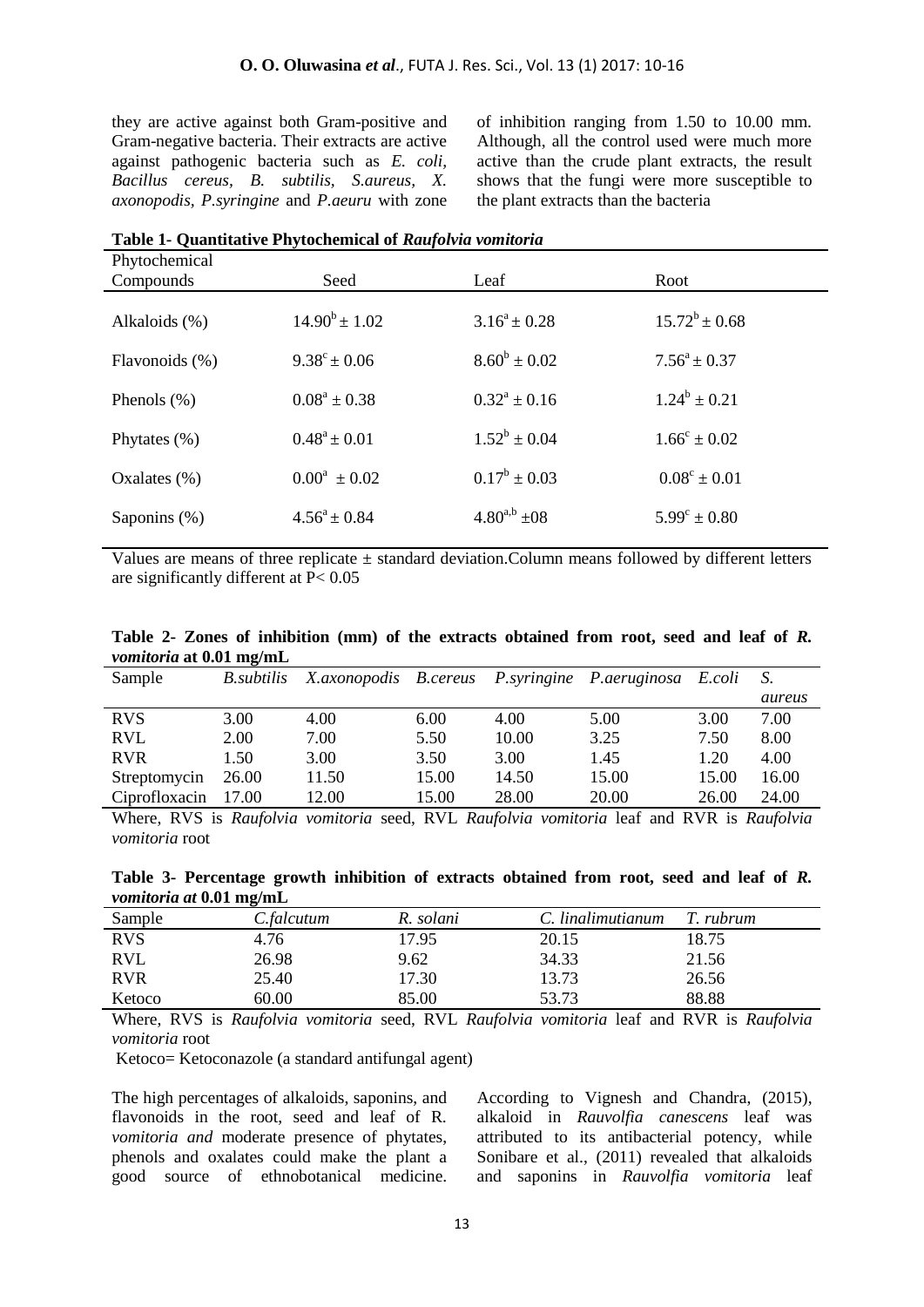conferred on it antimicrobial activities. Also, Mert-Türk, (2006) stated that phytates, phenols saponins and alkaloids and some other secondary metabolites in plants play important role in plant defense against pathogens. The natural protection role of these phytochemicals against plant pathogens could be harnessed for medicinal and pharmaceutical benefit of human being. The results obtained in this study were in agreement with antimicrobial potency of plant materials using *Rauvolfia vomitoria* leaf (Sonibare et al., 2011), *Rauvolfia canescens* leaf (Vignesh and Chandra, 2015) and using stem, leaf and root extracts of *Rauvolfia vomitoria* against some pathogens, although with the use of different pathogen (Adebayo et al., 2014).

## **CONCLUSION**

The broad antifungal and antibacterial activities of the plant could be linked to the presence of phytochemicals in the plant. Therefore, in the face of microbes resistances to modern drugs, isolation, purification and chemical functionalization of phytochemical presence in this plant could be a good solution to the failure witnessed in some drugs during diseases treatment.

# **REFERENCES**

# **Adebayo, O. L. Unique A. B. M. and**

- **Sunyazi S. S**. (2014). In vitro bacteria growth inhibition potential of crude extracts of different parts of Rauvolfia vomitoria against five standard strains of selected human pathogenic microbes. World Journal of Pharmacy and Pharmaceutical Sciences, 3(6), 152-164
- **Amer, M. M. and Court W. E**. (1980). Leaf alkaloids of Rauwolfia vomitoria, Phytochemistry. 19 (8), 1833–1836.
- **Amole, O. O. Onabanjo A. C. Agbaje E. C**. (1998). Effects of bark extracts of Rauvolfia vomitoria (afzel) in malaria. Parasitology International. 47, (1), 380.
- **Benbott, O. O. Yahyia A. and Belaidi A.** (2012) . Assessment of the Antibacterial Activity Crude Alkaloids Extracted from Seeds and Roots of the Plant Peganum

harmala. Journal of Natural Products and Plant Resources. 2(5), 568-573.

**Boham, A. and Kocipai A**. (1994).

Flavonoid and condensed tannins from. Leaves of Hawaiian vaccininum vaticulum and vicalycinium. Pacific Science. 48, 458–463.

**Campbell, J. I. A. Mortensen A. and**

**Mølgaard P**. (2006). Tissue lipid lowering-effect of a traditional Nigerian anti-diabetic infusion of Rauwolfia vomitoria foilage and Citrus aurantium fruit. Journal of Ethnopharmacology. 104, 379–386.

- **Dewick, P. M. (2002)**. Medicinal Natural Products A biosynthetic approach, 2nd Ed. ed. John Wiley and Sons Ltd.
- **Erasto, P. Grierson, D. and Afolayan, A.** (2007). Evaluation of Antioxidant activity and the fatty acid profile of the leaves of Vernonia amygdalina growing in South Africa. Food Chem. 104, 636– 642.
- **Grases, F. March J. G. Prieto R. M. Simonet B. M. Costa-Bauzá A. García-Raja A. and Cont A.** (2000). Urinary phytate in calcium oxalate stone formers and healthy people--dietary effects on phytate excretion. Scandinavian Journal of Urology and Nephrology. 34, 162– 164.
- **Hussain, I. Ullah R. Ullah R. Khurram**

**M. Ullah N. Baseer A. Khan F. Rehman M.** (2011). Phytochemical analysis of selected medicinal plants. African Journal of Biotechnology. 10, 7487–7442.

**Jariwalla, R. J. Sabin R. Lawson S. and Herman Z. S.** (1990). Lowering of serum cholesterol and triglycerides and modulation of divalent cations by dietary phytate. Journal of Applied Nutrition. 42, 18–28.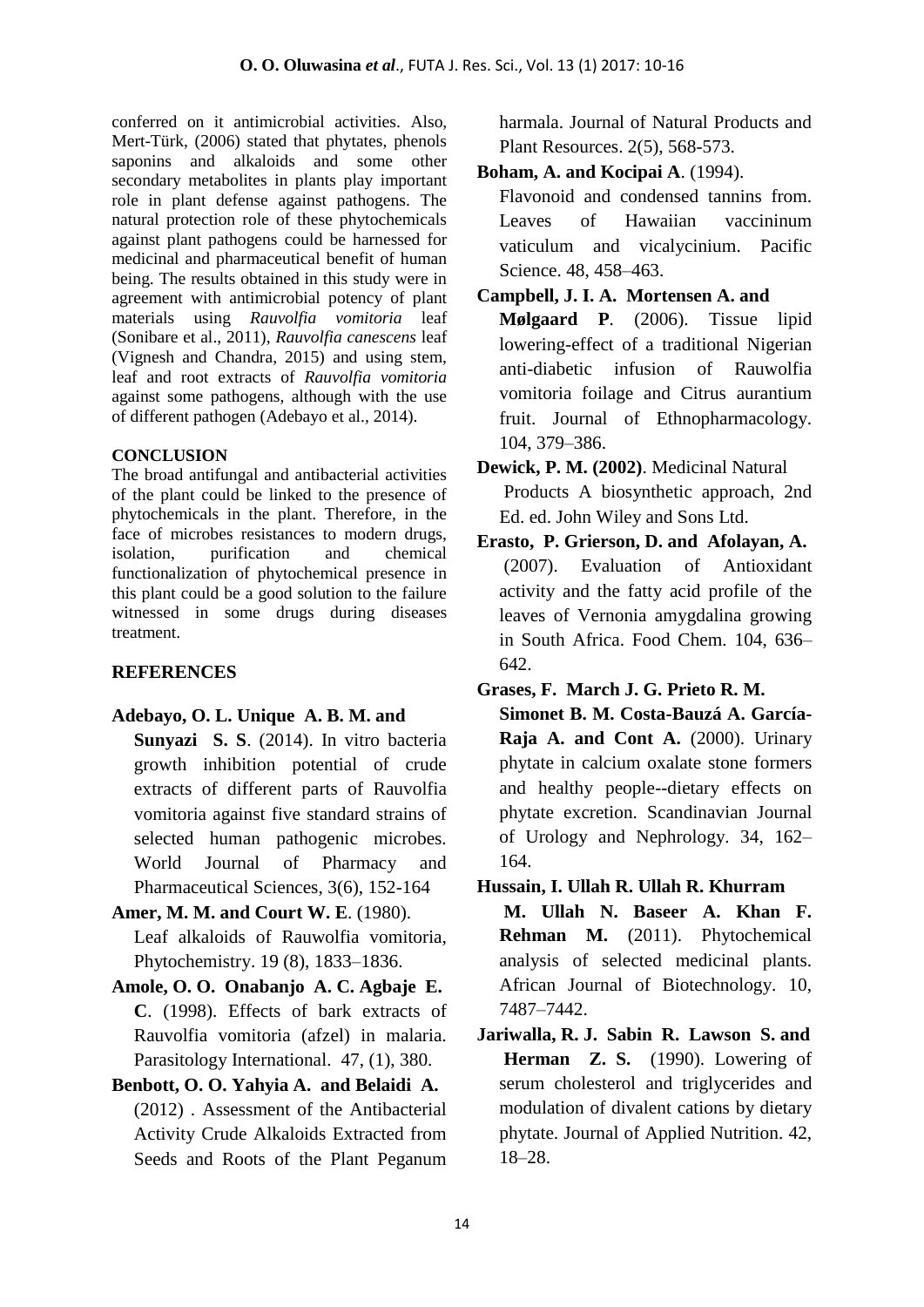- **Katič, M. Kušan E. Prošek M. and Bano M.** (1980). Quantitative densitometric determination of reserpine and ajmaline in Rauwolfia Vomitoria by HPTLC. Journal of High Resolution Chromatography. 3, 149–150.
- **Konietzny, U. and Greiner R.(**2003). Phytic acid: Nutrition Impact. In; Encyclopedia of Food Science and Nutrition, B. Caballero, L. Trugo, P. Finglas Eds. ed. Elsevier, London, UK.
- **Li, Z.-H. Wang Q. Ruan X. Pann C.-D. and Jiang D.A.** (2010). Phenolics and Plant Allelopathy. Molecules 15, 8933– 8952.
- **Lopez, H. Leenhardt F. Coudray C. and Remesy C**. (2002). Marschner's Mineral Nutrition of Higher Plants. International Journal of Food Science & Technology. 37, 727–739.
- **Mazza, G. Fukumoto L. Delaquis P. Girard B. Ewert B.** (1999). Anthocyanins, phenolics, and color of Cabernet Franc, Merlot, and Pinot Noir wines from British Columbia. Journal of Food Chemistry. 47, 4009–4017.
- **Mert-Türk, F.** (2006). Saponins versus plant fungal pathogens. Journal of Cell and Molecular Biology. 5, 13–17.
- **Mishra, P. K. Shukla R. Singh P. Prakash B. Kedia A. and Dubey N. K**. (2012). Antifungal, antiaflatoxigenic, and antioxidant efficacy of Jamrosa essential oil for preservation of herbal raw materials. International Biodeterioration & Biodegradation. 74,  $11-16.$
- **Murray, P. Rosenthal K. and Pfaller M.** (2006). Medical Microbiology, Fifth Edition. ed. Spain. Elsevier.
- **Njau, E. F. Alcorn J. Chirino-Trejo P. N. and Buza, J.** (2014). Antimicrobial and Antioxidant Activity of Crude Extracts of Rauvolfia caffra var. caffra

(Apocynaceae) from Tanzania. International Journal of Biology. 6, 156– 1667.

**Obadoni, B. and Ochuko P.** (2002).

Phytochemical Studies And Comparative Efficacy of the Crude Extracts of Some Haemostatic Plants In Edo And Delta States Of Nigeria. Global Journal of Pure and Applied Sciences. 8, 203–208.

**Odugbami, T.** (2008). A Textbook of Medicinal Plants from Nigeria. University of Lagos Press, Lagos, Nigeria.

**Ojo, O. Ajayi S. and Owolabi, L.** (2012).

Phytochemical screening, anti-nutrient composition, proximate analyses and the antimicrobial activities of the aqueous and organic extracts of bark of Rauvolfia vomitoriaand leaves of Peperomia pellucida. International Research Journal of Biochemistry and Bioinformatics. 2, 127–134.

**Oladele, K. Osundahunsi F. and**

**Adebowale A.** (2009). Influence of Processing Techniques on the Nutrients and Antinutrients of Tigernut (Cyperus esculentus L.). World Journal of Dairy and Food Sciences. 4, 88–93.

- **Olajide, R., Akinsoyinu, A. O. Babayemi O. J. Omojola A. B. Abu A. O. Afolabi K. D.** (2011). Effect of Processing on Energy Values, Nutrient and Anti-nutrient Components of Wild Cocoyam [Colocasia esculenta (L.) Schott] Corm. Pakistan Journal of Nutrition. 10, 29–34.
- **Oyedeji, L.** (2007). Drugless Healing Secret. Ibadan, Panse press.
- **Ozusaglam, M. A., Karakoca K.** (2013) Antimicrobial and antioxidant activities of *Momordica charantia* from Turkey . African Journal of Biotechnology. 12 (13): 1548-1558

**Pesewu, G. A. Cutler R. R. Humber D.**